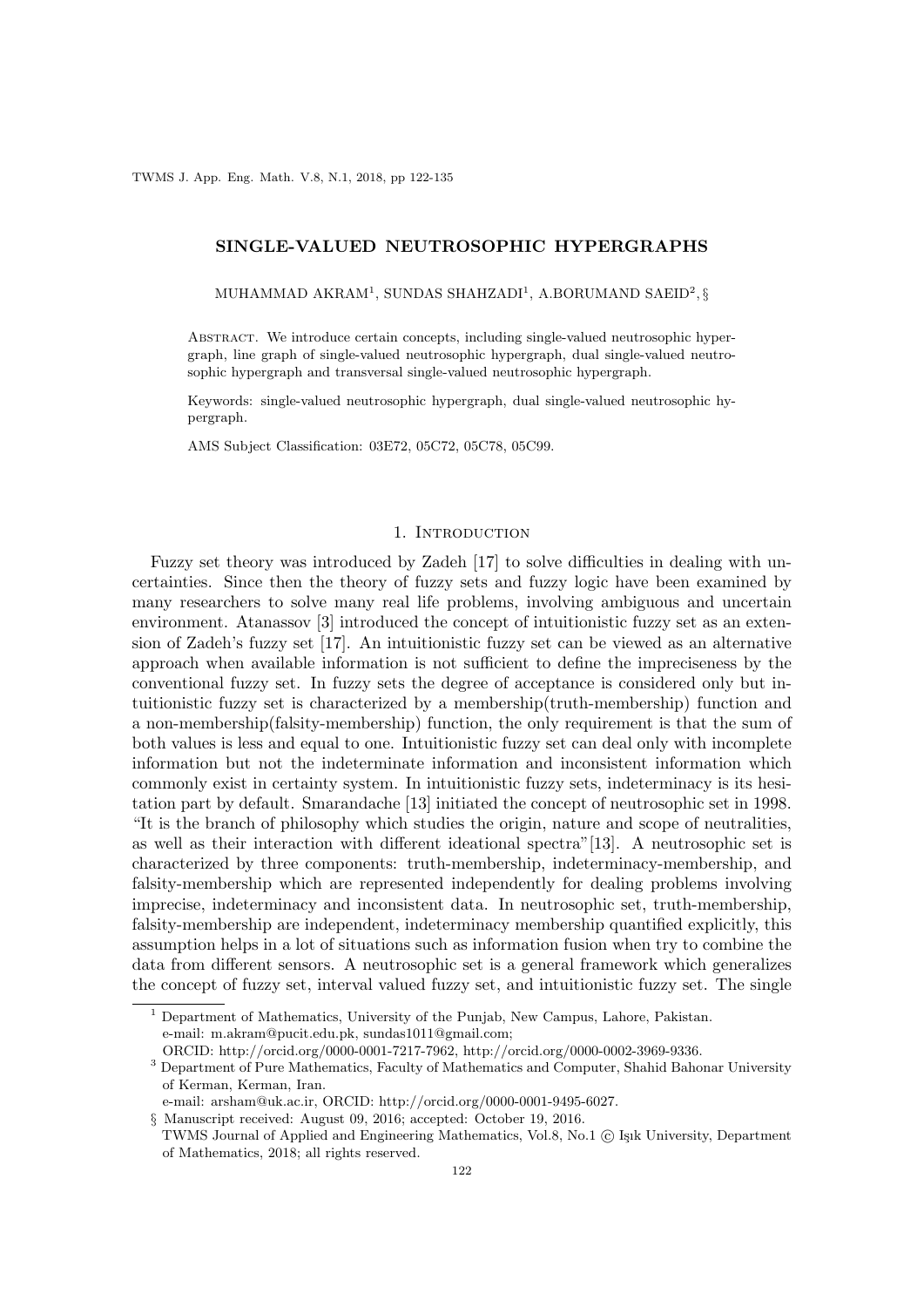valued neutrosophic set was introduced for the first time by Smarandache in 1998 in his book: F. Smarandache, Neutrosophy / Neutrosophic probability, set, and logic, American Res. Press, see pages 7-8, 1998, which is also mentioned by Denis Howe, from England, in The Free Online Dictionary of Computing, 1999. Wang [15] discussed theoretic operators on single-valued neutrosophic set. Fuzzy hypergraph was introduced by the Kaufmann [7]. Chen [5] introduced interval-valued fuzzy hypergraphs. Lee-kwang et al. generalized the concept of fuzzy hypergraph and redefined it to be useful for fuzzy partition of a system. Akram and Dudek [1] investigated some properties of intuitionistic fuzzy hypergraph and gave applications of intuitionistic fuzzy hypergraph. In this paper, we introduce certain concepts, including single-valued neutrosophic hypergraph, line graph of single-valued neutrosophic hypergraph, dual single-valued neutrosophic hypergraph and transversal single-valued neutrosophic hypergraph.

## 2. Single-Valued Neutrosophic Hypergraphs

**Definition 2.1.** [15] Let X be a space of points (objects), with a generic element in X denoted by x. A single-valued neutrosophic set  $(SVNS)$  A in X is characterized by truth-membership function  $T_A(x)$ , indeterminacy-membership function  $I_A(x)$  and falsitymembership function  $F_A(x)$ . For each point x in X,  $T_A(x), I_A(x), F_A(x) \in [0,1],$  i.e.,  $A = \{ \langle x, T_A(x), I_A(x), F_A(x) \rangle : x \in X \}$  and  $0 \le T_A(x) + I_A(x) + F_A(x) \le 3$ .

**Definition 2.2.** The support of a single-valued neutrosophic set  $A = \{(x, T_A(x), I_A(x), F_A(x))\}$ :  $x \in X$  is denoted by supp(A), defined by supp(A) =  $\{x \mid T_A(x) \neq 0, I_A(x) \neq 0, F_A(x) \neq 0\}$ 0}. The support of a single-valued neutrosophic set is a crisp set.

**Definition 2.3.** The height of a single-valued neutrosophic set  $A = \{(x, T_A(x), I_A(x), F_A(x))$ :  $x \in X$  is defined as  $h(A) = (sup$  $\sup_{x \in X} T_A(x)$ ,  $\sup_{x \in X} I_A(x)$ ,  $\inf_{x \in X} F_A(x)$ ). We call single-valued neutrosophic set A is normal if there exist at least one element  $x \in X$  such that  $T_A(x) =$  $1, I_A(x) = 1, F_A(x) = 0.$ 

**Definition 2.4.** Let  $A = \{(x, T_A(x), I_A(x), F_A(x)) : x \in X\}$  be a single-valued neutrosophic set on X and let  $\alpha, \beta, \gamma \in [0,1]$  such that  $\alpha + \beta + \gamma \leq 3$ . Then the set  $A_{(\alpha,\beta,\gamma)} = \{x \mid T_A(x) \geq \alpha, I_A(x) \geq \beta, F_A(x) \leq \gamma\}$  is called  $(\alpha,\beta,\gamma)$ -level subset of A.  $(\alpha, \beta, \gamma)$ -level set is a crisp set.

**Definition 2.5.** Let  $V = \{v_1, v_2, \dots, v_n\}$  be a finite set and  $\mathbf{E} = \{E_1, E_2, \dots, E_m\}$  be a finite family of non-trivial single-valued neutrosophic subsets of V such that

$$
V = \bigcup_i \text{supp}(E_i), i = 1, 2, 3, \cdots, m,
$$

where the edges  $E_i$  are single-valued neutrosophic subsets of V,  $E_i = \{(v_j, T_{E_i}(v_j), I_{E_i}(v_j),$  $(F_{E_i}(v_j))\}, E_i \neq \emptyset$ , for  $i = 1, 2, 3, \cdots, m$ . Then the pair  $H = (V, \mathbf{E})$  is a single-valued neutrosophic hypergraph on  $V$ ,  $\bf{E}$  is the family of single-valued neutrosophic hyperedges of H and V is the crisp vertex set of  $H$ .

In single-valued neutrosophic hypergraph two vertices  $u$  and  $v$  are adjacent if there exist an edge  $E_i \in \mathbf{E}$  which contains the two vertices v and u, i.e.,  $u, v \in \text{supp}(E_i)$ . In single-valued neutrosophic hypergraphs  $H$ , if two vertices u and v are connected then there exists a sequence  $u = u_0, u_1, u_2, \cdots, u_n = v$  of vertices of H such that  $u_{i-1}$  is adjacent  $u_i$  for  $i = 1, 2, \dots, n$ . A connected single-valued neutrosophic hypergraph is a single-valued neutrosophic hypergraph in which every pair of vertices are connected. In a single-valued neutrosophic hypergraph two edges  $E_i$  and  $E_j$  are said to be adjacent if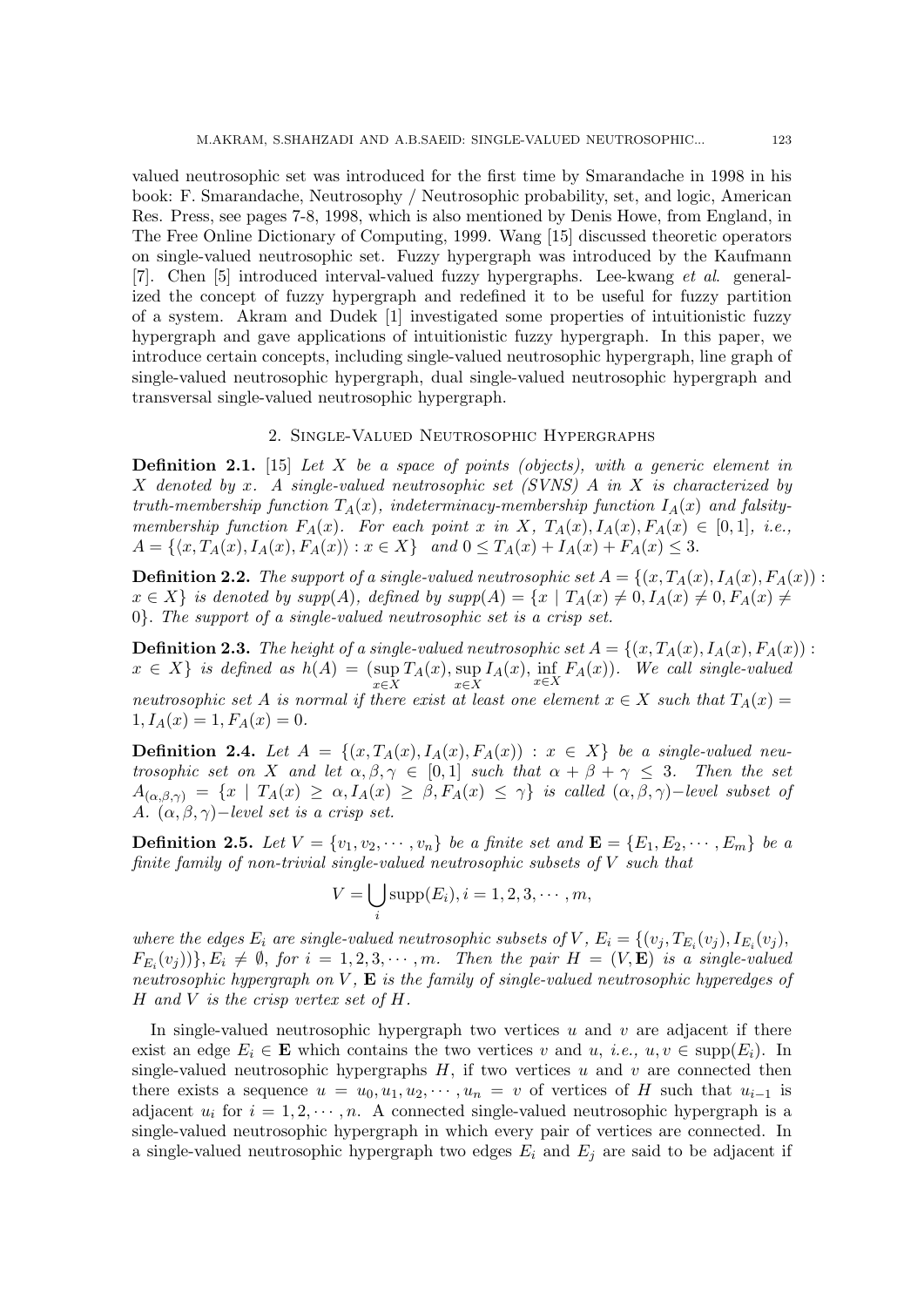their intersection is non-empty, *i.e.*,  $supp(E_i) \cap supp(E_j) \neq \emptyset$ ,  $i \neq j$ . The order of a single-valued neutrosophic hypergraph is denoted by  $|V|$  and size (number of edges) is denoted by  $|\mathbf{E}|$ . If  $|supp(E_i)| = k$  for each  $E_i \in \mathbf{E}$ , then single-valued neutrosophic hypergraph  $H = (V, E)$  is k-uniform single-valued neutrosophic hypergraph. The element  $a_{ij}$  of the single-valued neutrosophic matrix represents the truth-membership (participation) degree, indeterminacy-membership degree and falsity-membership of  $v_i$  to  $E_j$  (that is  $(T_{E_j}(v_i), I_{E_j}(v_i), F_{E_j}(v_i))$ . Since the diagram of single-valued neutrosophic hypergraph does not imply sufficiently the truth-membership degree, indeterminacy-membership degree and falsity-membership degree of vertex to edges, we use incidence matrix  $M_H$  for the description of single-valued neutrosophic hyperedes.

**Definition 2.6.** The height of a single-valued neutrosophic hypergraph  $H = (V, \mathbf{E})$ , is denoted by  $h(H)$ , is defined by  $h(H) = \bigvee$ i  $\{h(E_i)| E_i \in \mathbf{E}\}.$ 

**Definition 2.7.** Let  $H = (V, \mathbf{E})$  be a single-valued neutrosophic hypergraph, the cardinality of a single-valued neutrosophic hyperedge is the sum of truth-membership, indeterminacymembership, and falsity-membership values of the vertices connected to an hyperedge, it is denoted by  $|E_i|$ . The degree of a single-valued neutrosophic hyperedge,  $E_i \in \mathbf{E}$  is its cardinality, that is  $d_H(E_i) = |E_i|$ . The rank of a single-valued neutrosophic hypergraph is the maximum cardinality of any hyperedge in H, i.e.,  $\max_{E_i \in \mathbf{E}} d_H(E_i)$  and anti rank of a single-

valued neutrosophic is the minimum cardinality of any hyperedge in H, i.e.,  $\min_{E_i \in \mathbf{E}} d_H(E_i)$ .

**Definition 2.8.** A single-valued neutrosophic hypergraph is said to be linear single-valued neutrosophic hypergraph if every pair of distinct vertices of  $H = (V, E)$  is in at most one edge of H, i.e.,  $|supp(E_i) \cap supp(E_j)| \leq 1$  for all  $E_i, E_j \in \mathbf{E}$ . A 2-uniform linear single-valued neutrosophic hypergraph is a single-valued neutrosophic graph.

**Example 2.1.** Consider a single-valued neutrosophic hypergraph  $H = (V, E)$  such that  $V = \{v_1, v_2, v_3, v_4, v_5, v_6\}, \mathbf{E} = \{E_1, E_2, E_3, E_4, E_5, E_6\},$  where  $E_1 = \{(v_1, 0.3, 0.4, 0.6), (v_3,$  $(0.7, 0.4, 0.4)$ ,  $E_2 = \{(v_1, 0.3, 0.4, 0.6), (v_2, 0.5, 0.7, 0.6)\}, E_3 = \{(v_2, 0.5, 0.7, 0.6), (v_4, 0.6,$  $(0.4, 0.8)$ ,  $E_4 = \{(v_3, 0.7, 0.4, 0.4), (v_6, 0.4, 0.2, 0.7)\}, E_5 = \{(v_3, 0.7, 0.4, 0.4), (v_5, 0.6, 0.7, 0.5)\},\$  $E_6 = \{(v_5, 0.6, 0.7, 0.5), (v_6, 0.4, 0.2, 0.7)\}, \text{ and } E_7 = \{(v_4, 0.6, 0.4, 0.8), (v_6, 0.4, 0.2, 0.7)\}.$ 



Figure 1. Single-valued neutrosophic hypergraph.

The single-valued neutrosophic hypergraph is shown in Figure. 1 and its incidence matrix  $M_H$  is given as follows: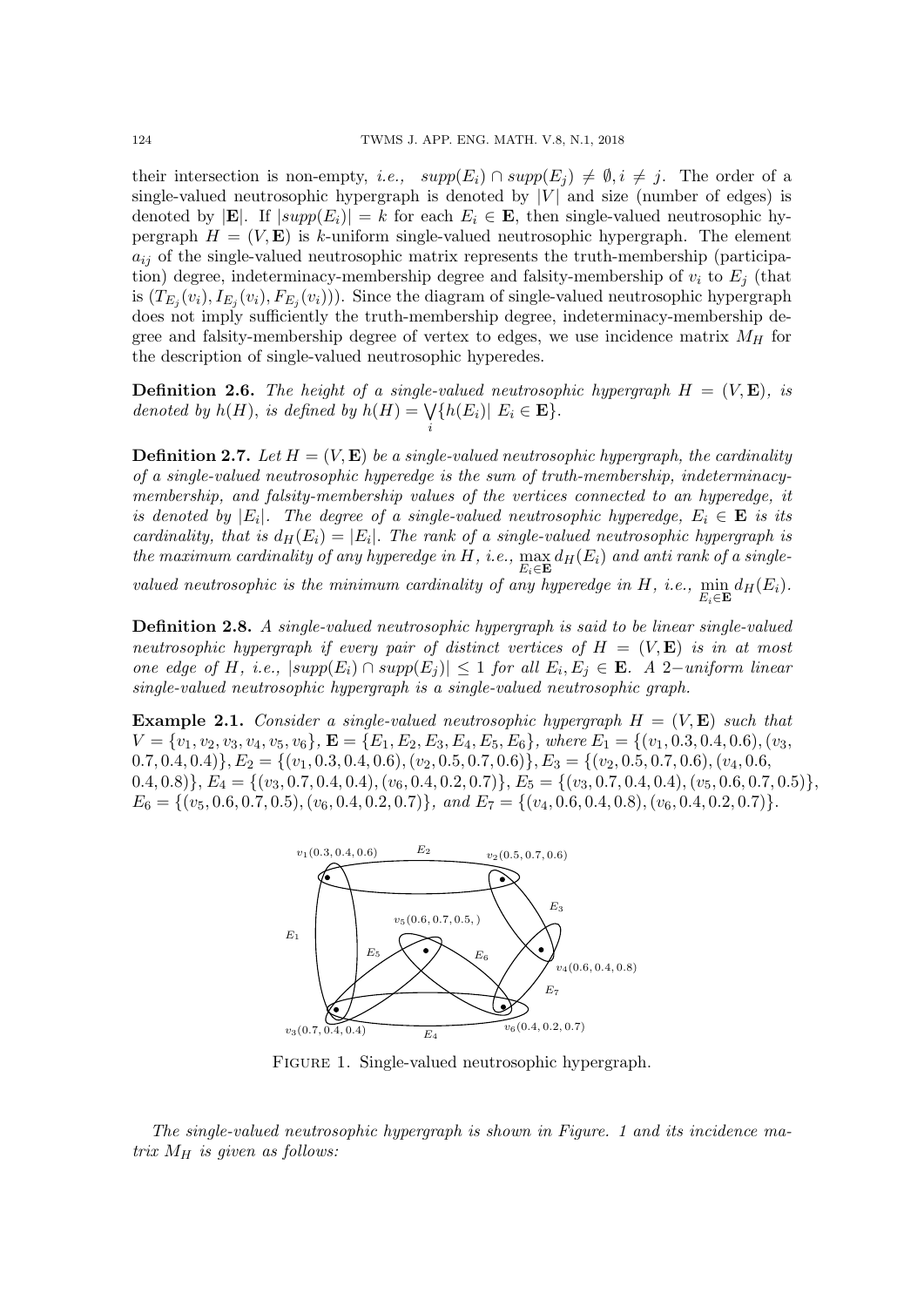| $M_H$   |                 | $E_2$           | $E_3$           | $E_4$           | $E_5$           | $E_6$           | E7              |
|---------|-----------------|-----------------|-----------------|-----------------|-----------------|-----------------|-----------------|
| $v_1$   | (0.3, 0.4, 0.6) | (0.3, 0.4, 0.6) | (0, 0, 0)       | (0, 0, 0)       | (0, 0, 0)       | (0, 0, 0)       | (0, 0, 0)       |
| $v_2$   | (0, 0, 0)       | (0.5, 0.7, 0.6) | (0.5, 0.7, 0.6) | (0, 0., 0)      | (0, 0, 0)       | (0, 0, 0)       | (0, 0, 0)       |
| $v_3$   | (0.7, 0.4, 0.4) | (0, 0, 0)       | (0, 0, 0)       | (0.7, 0.4, 0.4) | (0.7, 0.4, 0.4) | (0, 0, 0)       | (0, 0, 0)       |
| $v_4$   | (0, 0, 0)       | (0, 0, 0)       | (0.6, 0.4, 0.8) | (0, 0, 0)       | (0, 0, 0)       | (0, 0, 0)       | (0.6, 0.4, 0.8) |
| $v_5$   | (0, 0, 0)       | (0, 0, 0)       | (0, 0, 0)       | (0, 0, 0)       | (0.6, 0.7, 0.5) | (0.6, 0.7, 0.5) | (0, 0, 0)       |
| $v_{6}$ | (0, 0, 0)       | (0, 0, 0)       | (0, 0, 0)       | (0.4, 0.2, 0.7) | (0, 0, 0)       | (0.4, 0.2, 0.7) | (0.4, 0.2, 0.7) |

**Definition 2.9.** Let  $H = (V, E)$  be a single-valued neutrosophic hypergraph, the degree  $d_H(v)$  of a vertex v in H is  $d_H(v) = \sum$  $v \in E_i$  $(T_{E_i}(v), I_{E_i}(v), F_{E_i}(v))$ , where  $E_i$  are the edges that contain the vertex v. The maximum degree of a single-valued neutrosophic hypergraph is  $\Delta(H) = \max_{v \in V} (d_H(v))$ . A single-valued neutrosophic hypergraph is said to be regular single-valued neutrosophic hypergraph in which all the vertices have same degree.

**Proposition 2.1.** Let  $H = (V, E)$  be a single-valued neutrosophic hypergraph, then

$$
\sum_{v \in V} d_H(v) = \sum_{E_i \in \mathbf{E}} d_H(E_i).
$$

*Proof.* Let  $M_H$  be the incidence matrix of single-valued neutrosophic hypergraph  $H$ , then the sum of the degrees of each vertex  $v_i \in V$  and the sum of degrees of each edge  $E_i \in \mathbf{E}$ are equal. We obtain  $\Sigma$ v∈V  $d_H(v) = \sum$  $E_i \in \mathbf{E}$  $d_H(E_i).$ 

**Definition 2.10.** The strength  $\eta$  of a single-valued neutrosophic hyperedge  $E_i$  is the minimum of truth-membership, indeterminacy-membership and maximum falsity-membership values in the edge  $E_i$ , i.e.,

$$
\eta(E_i) = \{\min_{v_j \in E_i} (T_{E_i}(v_j) \mid T_{E_i}(v_j) > 0), \min_{v_j \in E_i} (I_{E_i}(v_j) \mid I_{E_i}(v_j) > 0), \max_{v_j \in E_i} (F_{E_i}(v_j) \mid F_{E_i}(v_j) > 0)\}.
$$

The strength of an edge in single-valued neutrosophic hypergraph interprets that the edge  $E_i$  group elements having participation degree at least  $\eta(E_i)$ .

**Example 2.2.** Consider single-valued neutrosophic hypergraph as shown in Figure. 1, the height of H is  $h(H) = (0.7, 0.7, 0.4)$ , the strength of each edge is  $\eta(E_1) = (0.3, 0.4, 0.6)$ ,  $\eta(E_2) =$  $(0.3, 0.4, 0.6), \eta(E_3) = (0.5, 0.4, 0.8), \eta(E_4) = (0.4, 0.2, 0.7), \eta(E_5) = (0.6, 0.4, 0.5), \eta(E_6) =$  $(0.4, 0.2, 0.7)$  and  $\eta(E_7) = (0.4, 0.2, 0.8)$ , respectively. The edges with high strength are called the strong edges because the interrelation (cohesion) in them is strong. Therefore,  $E_5$  is stronger than each  $E_i$ , for  $i = 1, 2, 3, 4, 6, 7$ .

If we assign  $\eta(E_i) = (T_{\eta(E_i)}, I_{\eta(E_i)}, F_{\eta(E_i)})$  to each clique in single-valued neutrosophic graph mapped to an edge  $E_i$  in single-valued neutrosophic hypergraph, we obtain a singlevalued neutrosophic graph which represents subset with grouping strength (interrelationship).

| $M_H$          |                              | $E_2$           | $E_{3}$         | $E_{\it 4}$     | $E_{\rm 5}$     | $E_6$           | Е7              |
|----------------|------------------------------|-----------------|-----------------|-----------------|-----------------|-----------------|-----------------|
| $v_1$          | $(0.3, 0.\overline{4, 0.6})$ | (0.3, 0.4, 0.6) | (0, 0, 0)       | (0, 0, 0)       | (0, 0, 0)       | (0, 0, 0)       | (0, 0, 0)       |
| v <sub>2</sub> | (0, 0, 0)                    | (0.3, 0.4, 0.6) | (0.5, 0.4, 0.8) | (0, 0, 0)       | (0, 0, 0)       | (0, 0, 0)       | (0, 0, 0)       |
| $v_3$          | (0.3, 0.4, 0.6)              | (0, 0, 0)       | (0, 0, 0)       | (0.4, 0.2, 0.7) | (0.6, 0.4, 0.5) | (0, 0, 0)       | (0, 0, 0)       |
| $v_4$          | (0, 0, 0)                    | (0, 0, 0)       | (0.5, 0.4, 0.8) | (0, 0, 0)       | (0, 0, 0)       | (0, 0, 0)       | (0.4, 0.2, 0.8) |
| $v_5$          | (0, 0, 0)                    | (0, 0, 0)       | (0, 0, 0)       | (0, 0, 0)       | (0.6, 0.4, 0.5) | (0.4, 0.2, 0.7) | (0, 0, 0)       |
| $v_6$          | (0, 0, 0)                    | (0, 0, 0)       | (0, 0, 0)       | (0.4, 0.2, 0.7) | (0, 0, 0)       | (0.4, 0.2, 0.7) | (0.4, 0.2, 0.8) |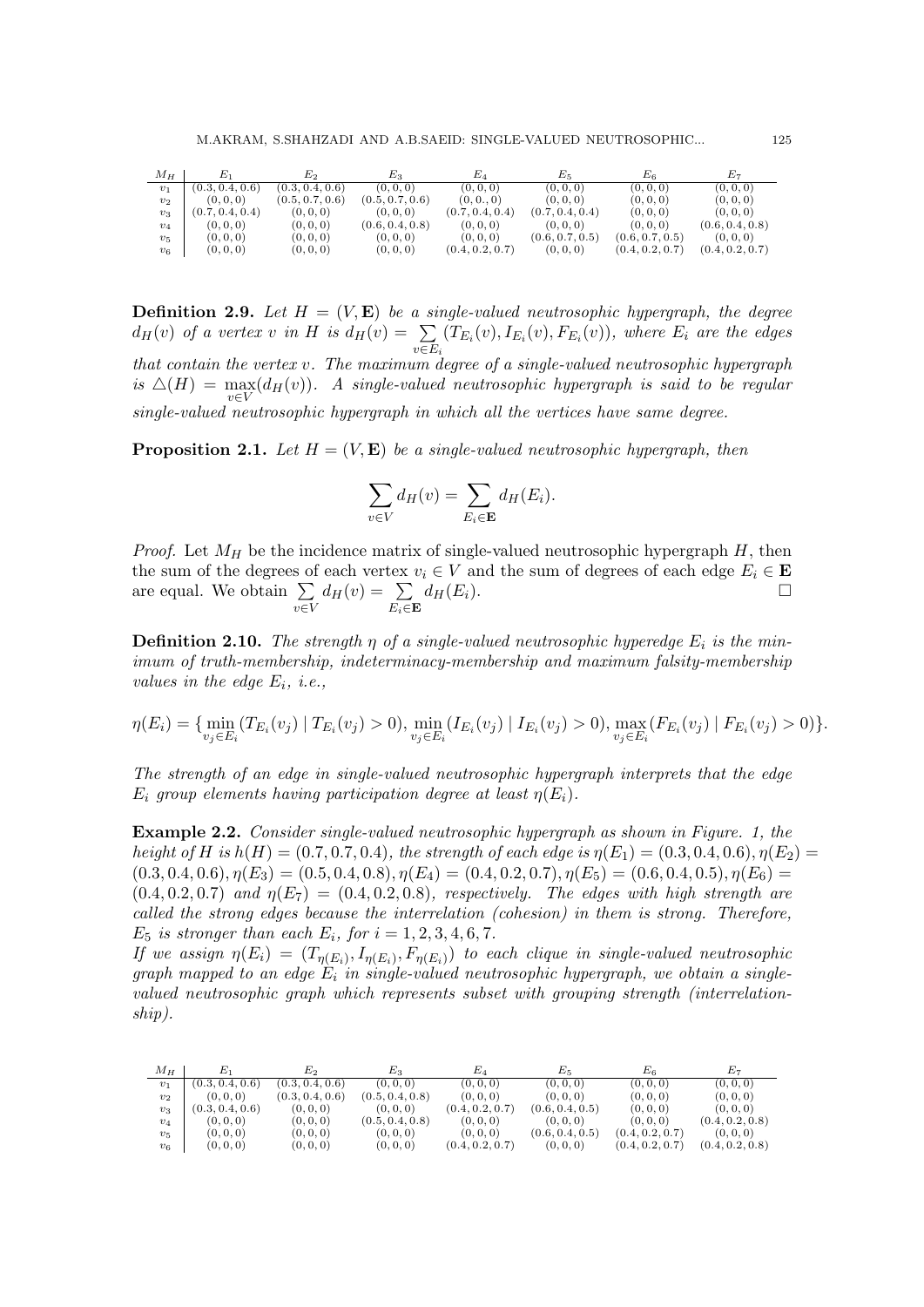

FIGURE 2. Corresponding single-valued neutrosophic graph.

We see that a single-valued neutrosophic graph can be associated with a single-valued neutrosophic hypergraph, a hyperedge with its strength  $\eta$  in the single-valued neutrosophic hypergraph is mapped to a clique in the single-valued neutrosophic graph, all edges in the clique have the same strength. Figure. 2 shows corresponding single-valued neutrosophic graph to the single-valued neutrosophic hypergraph H shown in Figure. 1. In corresponding single-valued neutrosophic graph, the numbers attached to the edges represents the truthmembership, indeterminacy-membership and falsity-membership of the edges.

Proposition 2.2. Single-valued neutrosophic graphs and single-valued neutrosophic digraphs are special cases of the single-valued neutrosophic hypergraphs.

**Definition 2.11.** A single-valued neutrosophic set  $A = \{(x, T_A(x)), I_A(x), F_A(x) | x \in X\}$ is an elementary single-valued neutrosophic set if A is single-valued on supp(A). An elementary single-valued neutrosophic hypergraph  $H = (V, \mathbf{E})$  is a single-valued neutrosophic hypergraph in which each element of  $E$  is elementary.

**Definition 2.12.** A single-valued neutrosophic hypergraph  $H = (V, E)$  is called simple single-valued neutrosophic hypergraph if  $E$  has no repeated single-valued neutrosophic hyperedges and whenever  $E_i, E_j \in \mathbf{E}$  and  $T_{E_i} \leq T_{E_j}, I_{E_i} \leq I_{E_j}, F_{E_i} \geq F_{E_j}$ , then  $T_{E_i} =$  $T_{E_j}, I_{E_i} = I_{E_j}, F_{E_i} = F_{E_j}.$  A single-valued neutrosophic hypergraph is called support simple, if whenever  $E_i, E_j \in \mathbf{E}, E_i \subset E_j$  and  $supp(E_i) = supp(E_j)$ , then  $E_i = E_j$ . A singlevalued neutrosophic hypergraph is called strongly support simple if whenever  $E_i, E_j \in \mathbf{E}$ , and  $supp(E_i) = supp(E_j)$ , then  $E_i = Ej$ .

**Definition 2.13.** Let  $H = (V, E)$  be a single-valued neutrosophic hypergraph. Suppose that  $\alpha, \beta, \gamma \in [0,1]$ . Let  $E^{(\alpha,\beta,\gamma)} = \{E_i^{(\alpha,\beta,\gamma)}\}$  $\left\{ \left. \begin{array}{c} \left( \alpha ,\beta ,\gamma \right) \right| \ E_i \in \mathbf{E} \right\} \ and \ V^{(\alpha ,\beta ,\gamma)} = \ \bigcup \ \mathbb{R}^n \end{array} \right.$  $E_i \in \mathbf{E}$  $E_i^{(\alpha,\beta,\gamma)}$  $i^{(\alpha,\beta,\gamma)}$ .  $H^{(\alpha,\beta,\gamma)}=$ 

 $(V^{(\alpha,\beta,\gamma)},E^{(\alpha,\beta,\gamma)})$  is the  $(\alpha,\beta,\gamma)$ -level hypergraph of  $H = (V, \mathbf{E})$ , where  $E^{(\alpha,\beta,\gamma)} \neq \emptyset$ .  $H^{(\alpha,\beta,\gamma)}$  is a crisp hypergraph.

- **Remark 2.1.** (1) A single-valued neutrosophic hypergraph  $H = (V, E)$  is a singlevalued neutrosophic graph (with loops) if and only if H is elementary, support simple and each edge has two (or one) element support.
	- (2) For a simple single-valued neutrosophic hypergraph  $H = (V, \mathbf{E})$ ,  $(\alpha, \beta, \gamma)$ -level hypergraph  $H^{(\alpha,\beta,\gamma)}$  may or may not be simple single-valued neutrosophic hypergraph. Clearly it is possible that  $E_i^{(\alpha,\beta,\gamma)} = E_j^{(\alpha,\beta,\gamma)}$  $j_j^{(\alpha,\rho,\gamma)}$  for  $E_i \neq E_j$ .
	- (3) H and H' are two families of crisp sets (hypergraphs) produced by the  $(\alpha, \beta, \gamma)$ –cuts of a single-valued neutrosophic hypergraph share an important relationship with each other such that for each set  $H \in \mathcal{H}$  there is at least one set  $H' \in \mathcal{H}'$  which contains H. We say that H' absorbs H, i.e.,  $H \sqsubseteq H'$ . Since it is possible H'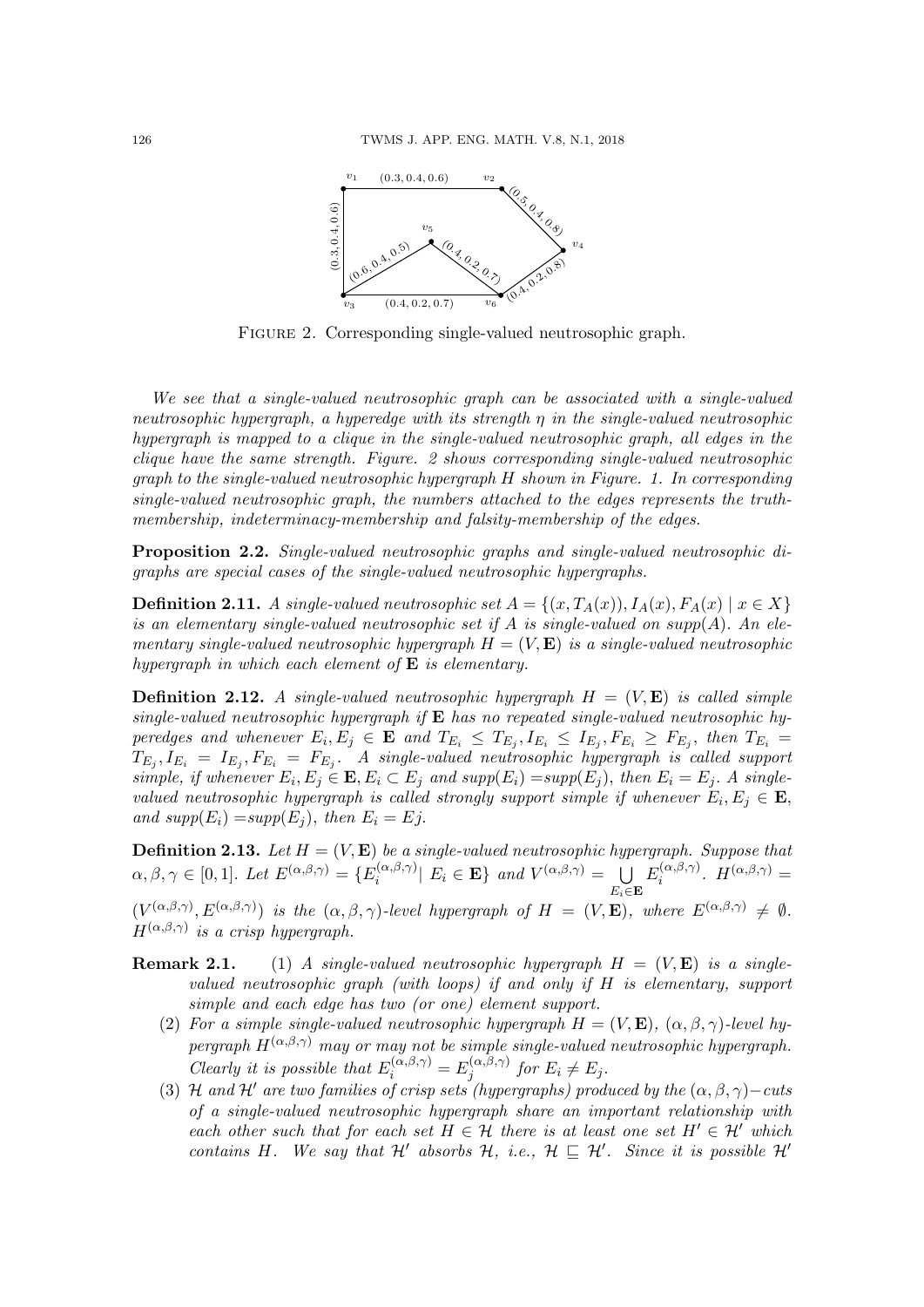absorbs H while  $\mathcal{H}' \cap \mathcal{H} = \emptyset$ , we have that  $\mathcal{H} \subseteq \mathcal{H}'$  implies  $\mathcal{H} \subseteq \mathcal{H}'$ , but the converse is generally false, If  $\mathcal{H} \subseteq \mathcal{H}'$  and  $\mathcal{H} \neq \mathcal{H}'$ , then  $\mathcal{H} \sqsubset \mathcal{H}'$ .

**Definition 2.14.** Let  $H = (V, E)$  be a single-valued neutrosophic hypergraph, and let  $h(H) = (r, s, t), H^{(r_i, s_i, t_i)} = (V^{(r_i, s_i, t_i)}, E^{(r_i, s_i, t_i)})$  be the  $(r_i, s_i, t_i)$ -level hypergraphs of H. The sequence of real numbers  $\{(r_1, s_1, t_1), (r_2, s_2, t_2), \cdots, (r_n, s_n, t_n)\}, 0 < r_n < r_{n-1}$ · · ·  $\langle r_1 = r, 0 \langle s_n \langle s_{n-1} \langle s_1 \rangle \rangle = s, \text{ and } t_n > t_{n-1} > \cdots > t_1 = t > 0, \text{ which}$ satisfies the properties:

- (1) if  $r_{i+1} < r' < r_i, s_{i+1} < s' < s_i, t_{i+1} > t' > t_i (t_i < t' < t_{i+1}),$  then  $E^{(r', s', t')}$  $E^{(r_i,s_i,t_i)},$
- (2)  $E^{(r_i,s_i,t_i)} \sqsubset E^{(r_i+1,s_i+1,t_i+1)},$

is called the fundamental sequence of H, and is denoted by  $\mathrm{F}(H)$  and the set of  $(r_i, s_i, t_i) -$ level hypergraphs  $\{H^{(r_1,s_1,t_1)}, H^{(r_2,s_2,t_2)}, \cdots, H^{(r_n,s_n,t_n)}\}$  is called the set of core hypergraphs of  $H$ , and is denoted by  $C(H)$ .

If  $r_1 < r < 1$ ,  $s_1 < s < 1$ ,  $0 < t < t_1$ , then  $E^{(r,s,t)} = \{ \emptyset \}$  and  $H^{(r,s,t)}$  does not exist.

**Definition 2.15.** Suppose  $H = (V, E)$  is a single-valued neutrosophic hypergraph with  $F(H) = \{(r_1, s_1, t_1), (r_2, s_2, t_2), \cdots, (r_n, s_n, t_n)\}\$ and  $r_{n+1} = 0, s_{n+1} = 0, t_{n+1} = 0$ . Then H is called sectionally elementary if for each  $E_i \in E$  and each  $(r_i, s_i, t_i) \in F(H)$ ,  $E_i^{(r_i, s_i, t_i)}$  $E_i^{(r,s,t)}$  $\int_i^{(r,s,t)}$  for all  $(r,s,t) \in ((r_{i+1}, s_{i+1}, t_{i+1}), (r_i, s_i, t_i)].$ 

**Definition 2.16.** Suppose that  $H = (V, \mathbf{E})$  and  $H' = (V', \mathbf{E}')$  are single-valued neutrosophic hypergraphs. H is called a partial single-valued neutrosophic hypergraph of  $H'$  if  $\mathbf{E} \subseteq \mathbf{E}'$ . If H is partial single-valued neutrosophic hypergraph of H', we write  $H \subseteq H'$ . If H is partial single-valued neutrosophic hypergraph of H' and  $\mathbf{E} \subset \mathbf{E}'$ , then we denote as  $H \subset H'.$ 

**Example 2.3.** Consider the single-valued neutrosophic hypergraph  $H = (V, E)$ , where  $V = \{v_1, v_2, v_3, v_4\}$  and  $\mathbf{E} = \{E_1, E_2, E_3, E_4, E_5\}$ , which is represented by the following incidence matrix:

| $M_H$ | $E_1$                   | $E_2$           | $E_3$           | $E_4$                               | $E_{5}$         |
|-------|-------------------------|-----------------|-----------------|-------------------------------------|-----------------|
| $v_1$ | $\vert$ (0.7, 0.6, 0.5) | (0.9, 0.8, 0.1) | (0,0,0)         | (0,0,0)                             | (0.4, 0.3, 0.3) |
| $v_2$ | (0.7, 0.6, 0.5)         | (0.9, 0.8, 0.1) | (0.9, 0.8, 0.1) | (0.7, 0.6, 0.5)                     | (0,0,0)         |
| $v_3$ | (0,0,0)                 | (0,0,0)         | (0.9, 0.8, 0.1) | (0.7, 0.6, 0.5)                     | (0.4, 0.3, 0.3) |
| $v_4$ | (0,0,0)                 | (0.4, 0.3, 0.3) | (0,0,0)         | $(0.4, 0.3, 0.3)$ $(0.4, 0.3, 0.3)$ |                 |

Clearly,  $h(H) = (0.9, 0.8, 0.1), E_1^* = E^{(0.9, 0.8, 0.1)} = \{\{v_2, v_3\}\}, E_2^* = E^{(0.7, 0.6, 0.5)}$  $\{\{v_1, v_2\}\}\$  and  $E_3^* = E^{(0.4, 0.3, 0.3)} = \{\{v_1, v_2, v_4\}, \{v_2, v_3\}, \{v_2, v_3, v_4\}\}\.$  Therefore, fundamental sequence is  $F(H) = \{(r_1, s_1, t_1) = (0.9, 0.8, 0.1), (r_2, s_2, t_2) = (0.7, 0.6, 0.5), (r_3, s_3,$  $(t_3) = (0.4, 0.3, 0.3)$  and the set of core hypergraph is  $C(H) = \{H^{(0.9, 0.8, 0.1)} = (V_1, E_1^*)$ ,  $H^{(0.7,0.6,0.5)} = (V_2, E_2^*), H^{(0.4,0.3,0.3)} = (V_3, E_3^*)\}.$ 

Note that,  $E^{(0.9,0.8,0.1)} \subseteq E^{(0.4,0.3,0.3)}$  and  $E^{(0.9,0.8,0.1)} \neq E^{(0.4,0.3,0.3)}$ . As  $E_5 \subseteq E_2$ , H is not simple single-valued neutrosophic hypergraph but H is support simple. In single-valued neutrosophic graph  $H = (V, \mathbf{E}), E^{(r,s,t)} \neq E^{(0.9,0.8,0.1)}$  for  $(r, s, t) = (0.7, 0.6, 0.5), H$  is not sectionally elementary.

The partial single-valued neutrosophic hypergraphs,  $H' = (V', E')$ , where  $E' = \{E_2, E_3, E_4\}$  $E_4, E_1$  is simple,  $H'' = (V'', E'')$ , where  $E'' = \{E_2, E_3, E_5\}$  is sectionally elementary, and  $H''' = (V''', E''')$ , where  $E''' = \{E_1, E_3, E_5\}$  is elementary.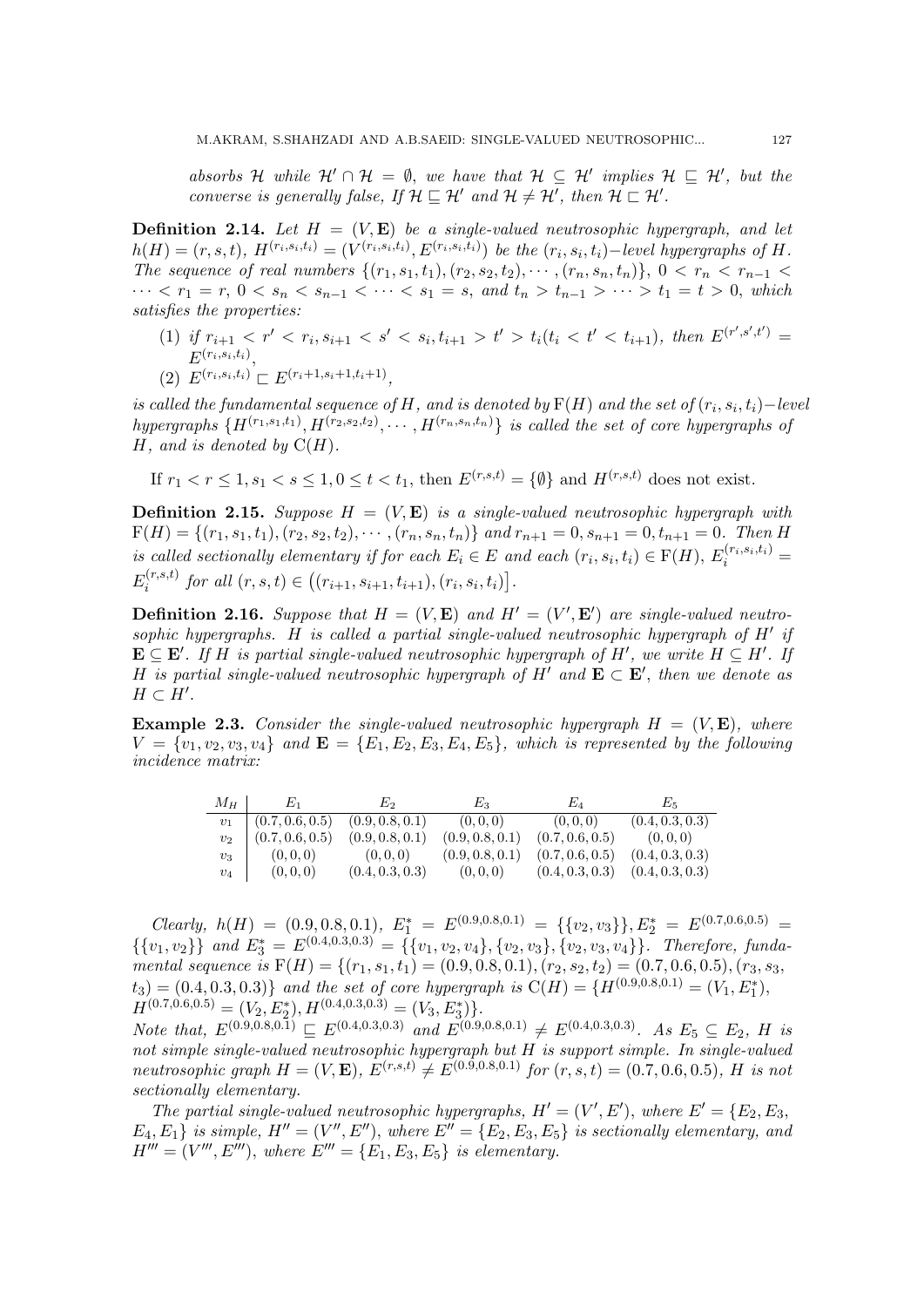**Definition 2.17.** A single-valued neutrosophic hypergraph H is said to be ordered if  $C(H)$ is ordered. That is, if  $C(H) = {H^{(r_1,s_1,t_1)}, H^{(r_2,s_2,t_2)}, \cdots, H^{(r_n,s_n,t_n)}}$ , then  $H^{(r_1,s_1,t_1)} \subseteq$  $H^{(r_2,s_2,t_2)} \subseteq \cdots \subseteq H^{(r_n,s_n,t_n)}$ . The single-valued neutrosophic hypergraph H is simply ordered if  $C(H)$  is ordered and if whenever  $E^* \in E_{i+1}^* \setminus E_i^*$ , then  $E^* \nsubseteq V_i$ .

**Proposition 2.3.** If  $H = (V, E)$  is an elementary single-valued neutrosophic hypergraph, then H is ordered. Also, if  $H = (V, \mathbf{E})$  is an ordered single-valued neutrosophic hypergraph with  $C(H) = {H^{(r_1,s_1,t_1)}, H^{(r_2,s_2,t_2)}, \cdots, H^{(r_n,s_n,t_n)}}$  and if  $H^{(r_n,s_n,t_n)}$  is simple, then H is elementary.

**Definition 2.18.** A single-valued neutrosophic hypergraph  $H = (V, E)$  is called a  $E^t$ tempered single-valued neutrosophic hypergraph of  $H^* = (V, E^*)$  if there is a crisp hypergraph  $H^* = (V, E^*)$  and single-valued neutrosophic set  $E^t$  is defined on V, where  $T_{E^t}: V \to (0,1], I_{E^t}: V \to (0,1],$  and  $F_{E^t}: V \to (0,1]$  such that  $\mathbf{E} = \{C_E \mid E \in E^*\},$ where

$$
T_{C_E}(x) = \begin{cases} \wedge \{T_{E^t}(y) \mid y \in E\}, & \text{if } x \in E; \\ 0, & \text{otherwise.} \end{cases}
$$
  
\n
$$
I_{C_E}(x) = \begin{cases} \wedge \{I_{E^t}(y) \mid y \in E\}, & \text{if } x \in E; \\ 0, & \text{otherwise.} \end{cases}
$$
  
\n
$$
F_{C_E}(x) = \begin{cases} \vee \{F_{E^t}(y) \mid y \in E\}, & \text{if } x \in E; \\ 0, & \text{otherwise.} \end{cases}
$$

We let  $E^t \otimes H^*$  denotes the  $E^t$  tempered single-valued neutrosophic hypergraph of  $H^*$ determined by the crisp hypergraph  $H^* = (V, E^*)$  and the single-valued neutrosophic set  $E^t$ .

**Example 2.4.** Consider the single-valued neutrosophic hypergraph  $H = (V, \mathbf{E})$ , where  $V =$  $\{v_1, v_2, v_3, v_4\}$  and  $\mathbf{E} = \{E_1, E_2, E_3, E_4\}$ , which is represented by the following incidence matrix:

| $M_H$ | $E_1$           | $E_2$           | $E_{\rm 3}$     | Eл              |
|-------|-----------------|-----------------|-----------------|-----------------|
| $v_1$ | (0.3, 0.4, 0.6) | (0, 0, 0)       | (0.1, 0.4, 0.5) | (0.3, 0.4, 0.5) |
| $v_2$ | (0,0,0)         | (0.1, 0.4, 0.3) | (0,0,0)         | (0.3, 0.4, 0.5) |
| $v_3$ | (0.3, 0.4, 0.6) | (0,0,0)         | (0,0,0)         | (0,0,0)         |
| $v_4$ | (0,0,0)         | (0.1, 0.4, 0.3) | (0.1, 0.4, 0.5) | (0,0,0)         |

 $Define E<sup>t</sup> = \{(v_1, 0.3, 0.4, 0.5), (v_2, 0.6, 0.5, 0.2), (v_3, 0.5, 0.4, 0.6), (v_4, 0.1, 0.4, 0.3)\}. Note$ that

 $T_{\{v_1,v_3\}}(v_1) = T_{E^T}(v_1) \wedge T_{E^T}(v_3) = 0.3, I_{\{v_1,v_3\}}(v_1) = I_{E^t}(v_1) \wedge I_{E^t}(v_3) = 0.4, F_{\{v_1,v_3\}}(v_1) =$  $F_{E}(v_1) \vee F_{E}(v_3) = 0.6$ , and  $T_{\{v_1,v_3\}}(v_3) = T_{E}(v_3) \wedge T_{E}(v_1) = 0.3$ ,  $I_{\{v_1,v_3\}}(v_3) =$  $I_{E}(v_3) \wedge I_{E}(v_1) = 0.4, F_{\{v_1,v_3\}}(v_3) = F_{E}(v_3) \vee F_{E}(v_1) = 0.6$ , then  $C_{\{v_1,v_3\}} = E_1$ . Also  $C_{\{v_2,v_4\}} = E_2, C_{\{v_1,v_4\}} = E_3, C_{\{v_1,v_2\}} = E_4$ . Thus H is E<sup>t</sup> tempered.

**Theorem 2.1.** A single-valued neutrosophic hypergraph  $H = (V, E)$  is a  $E<sup>t</sup>$  tempered single-valued neutrosophic hypergraph of some crisp hypergraph  $H^*$  if and only if  $H$  is elementary, support simple and simple ordered.

*Proof.* Suppose  $H = (V, \mathbf{E})$  is a  $E^t$  tempered single-valued neutrosophic hypergraph of some crisp hypergraph  $H^*$ . Clearly, H is elementary and support simple. We show that H is simply ordered. Let  $C(H) = \{H^{(r_1, s_1, t_1)} = (V_1, E_1^*), H^{(r_2, s_2, t_2)} = (V_2, E_2^*), \cdots, H^{(r_n, s_n, t_n)}\}$  $=(V_n, E_n^*)\}.$  Since H is elementary, it follows from Proposition 2.3 H is ordered. To show that H is simply ordered, suppose there exist  $E \in E_{i+1}^* \setminus E_i^*$ . Then there exist  $v \in E$ such that  $T_E(v) = r_{i+1}, I_E(v) = s_{i+1}$ , and  $F_E(v) = t_{i+1}$ . Since  $T_E(v) = r_{i+1} < r_i, I_E(v) = r_{i+1}$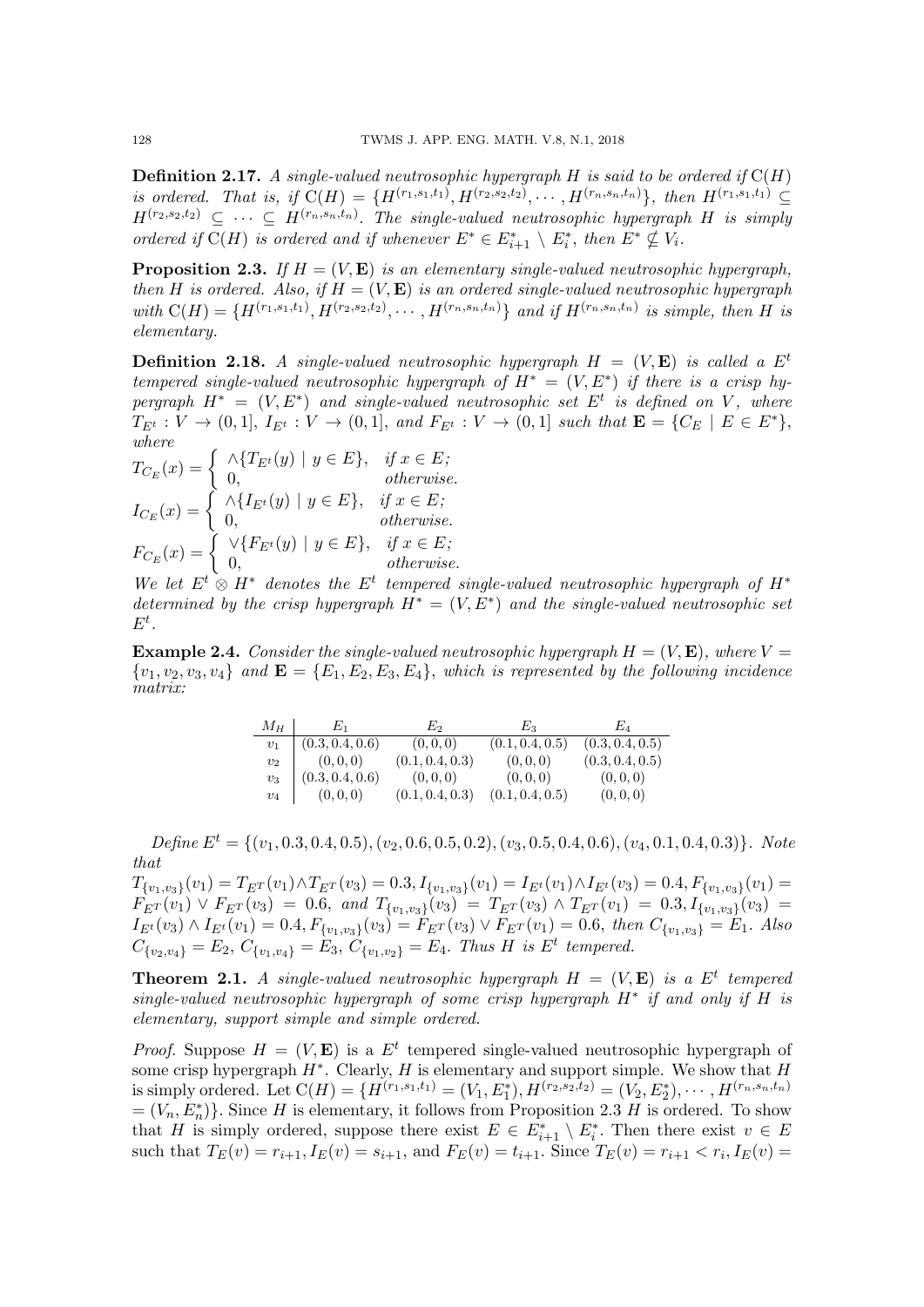$s_{i+1} < s_i$ , and  $F_E(v) = t_{i+1} > t_i$ , it follows that  $v \notin V_i$  and  $E \nsubseteq V_i$ , hence H is simply ordered.

Conversely, suppose  $H = (V, \mathbf{E})$  is elementary, support simple and simply ordered. For  $C(H) = \{H^{(r_1, s_1, t_1)} = (V_1, E_1^*), H^{(r_2, s_2, t_2)} = (V_2, E_2^*), \cdots, H^{(r_n, s_n, t_n)} = (V_n, E_n^*)\}, \text{funda-}$ mental sequence is  $F(H) = \{(r_1, s_1, t_1), (r_2, s_2, t_2), \dots, (r_n, s_n, t_n)\}$  with  $0 < r_n < r_{n-1} <$  $\cdots < r_1, 0 < s_n < s_{n-1} < \cdots < s_1$ , and  $0 < t_1 < t_2 < \cdots < t_n$ .  $H^{(r_n, s_n, t_n)} = (V_n, E_n^*)$  and single-valued neutrosophic set  $E^t$  on  $V_n$  defined by

$$
T_{E^t}(v) = \begin{cases} r_1, & \text{if } v \in V_1; \\ r_i, & \text{if } v \in V_i \setminus V_{i-1}, i = 2, 3, \cdots, n. \end{cases}
$$
\n
$$
I_{E^t}(v) = \begin{cases} s_1, & \text{if } v \in V_1; \\ s_i, & \text{if } v \in V_i \setminus V_{i-1}, i = 2, 3, \cdots, n. \end{cases}
$$
\n
$$
F_{E^t}(v) = \begin{cases} t_1, & \text{if } v \in V_1; \\ t_i, & \text{if } v \in V_i \setminus V_{i-1}, i = 2, 3, \cdots, n. \end{cases}
$$
\nWe show that  $\mathbf{E} = \{C_E \mid E \in E_n^*\}$ , where\n
$$
T_{C_E}(x) = \begin{cases} \land \{T_{E^t}(y) \mid y \in E\}, & \text{if } x \in E; \\ 0, & \text{otherwise.} \end{cases}
$$
\n
$$
I_{C_E}(x) = \begin{cases} \land \{I_{E^t}(y) \mid y \in E\}, & \text{if } x \in E; \\ 0, & \text{otherwise.} \end{cases}
$$
\n
$$
F_{C_E}(x) = \begin{cases} \lor \{F_{E^t}(y) \mid y \in E\}, & \text{if } x \in E; \\ 0, & \text{otherwise.} \end{cases}
$$

Let  $E \in E_n^*$ . Since H is elementary and support simple there is a unique single-valued neutrosophic hyperedge  $E_j$  in **E** having support  $E \in E_n^*$ . We have to show that  $E^t$  tempered single-valued neutrosophic hypergraph  $H = (V, E)$  determined by the crisp graph  $H_n^* = (V_n, E_n^*), \text{ i.e., } C_{E \in E_n^*} = E_i, i = 1, 2, \cdots, m.$ 

As all single-valued neutrosophic hyperedges are elementary and  $H$  is support simple, then different edges have different supports, that is  $h(E_j)$  is equal to some member  $(r_i, s_i, t_i)$ of F(H). Consequently,  $E \subseteq V_i$  and if  $i > 1$ , then  $E \in E_i^* \setminus E_{i-1}^*$ ,  $T_E(v) \ge r_i$ ,  $I_E(v) \ge s_i$ , and  $F_E(v) \leq t_i$  for some  $v \in E$ .

Since  $E \subseteq V_i$ , we claim that  $T_{E^t}(v) = r_i, I_{E^t}(v) = s_i, F_{E^t}(v) = t_i$  for some  $v \in E$ , if not then  $T_{E^t}(v) \ge r_{i-1}, I_{E^t}(v) \ge s_{i-1}, F_{E^t}(v) \le t_{i-1}$  for all  $v \in E$  which implies  $E \subseteq V_{i-1}$ and since H is simply ordered,  $E \in E_i^* \setminus E_{i-1}^*$ , then  $E \nsubseteq V_{i-1}$ , a contradiction. Thus  $C_E = E_i, i = 1, 2, \cdots, m$ , by the definition of  $C_E$ .

**Corollary 2.1.** Suppose  $H = (V, E)$  is a simply ordered single-valued neutrosophic hypergraph and  $F(H) = \{(r_1, s_1, t_1), (r_2, s_2, t_2), \cdots, (r_n, s_n, t_n)\}$ . If  $H^{(r_n, s_n, t_n)}$  is a simple hypergraph, then there is a partial single-valued neutrosophic hypergraph  $H' = (V, E')$  of H such that following statements hold.

(1) H' is a E<sup>t</sup> tempered single-valued neutrosophic hypergraph of  $H^{(r_n,s_n,t_n)}$ . (2)  $F(H') = (H)$  and  $C(H') = C(H)$ .

*Proof.* Since  $H$  is simple ordered, then  $H$  is an elementary single-valued neutrosophic hypergraph. We obtain the partial fuzzy hypergraph  $H' = (V, E')$  of  $H = (V, E)$  by removing all edges from **E** that are properly contained in another edge of H, where  $\mathbf{E}' =$  $\{E_i \in E \mid \text{if } E_i \subseteq E_j \text{ and } E_j \in E, \text{ then } E_i = E_j\}.$  Since  $H^{(r_n, s_n, t_n)}$  is simple and all edges are elementary, any edge in  $H$  contain another edge then both have the same support. Hence  $F(H') = H$  and  $C(H') = C(H)$ . By the definition of  $E'$ ,  $H'$  is elementary, support simple. Thus by the Theorem 2.1  $H'$  is a  $E<sup>t</sup>$  tempered single-valued neutrosophic  $graph.$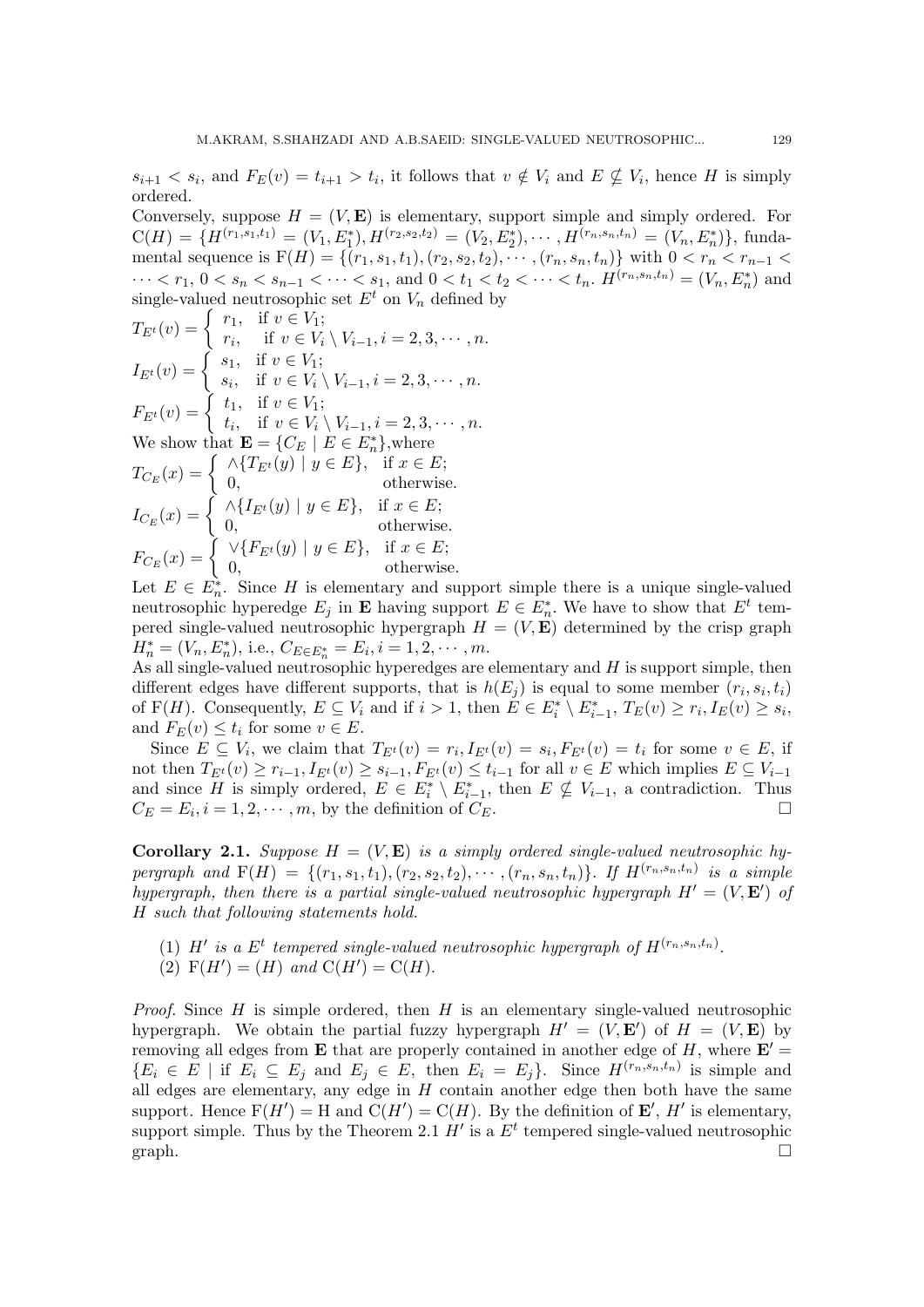**Definition 2.19.** Let  $L(G^*) = (C, D)$  be a line graph of  $G^* = (V, E)$ , where  $C = \{\{x\} \cup$  $\{u_x, v_x\} \mid x \in E, u_x, v_x \in V, x = u_x v_x\}$  and  $D = \{S_x S_y \mid S_x \cap S_y \neq \emptyset, x, y \in E, x \neq y\}$ and where  $S_x = \{\{x\} \cup \{u_x, v_x\}\}\$ ,  $x \in E$ . Let  $G = (A_1, B_1)$  be a single-valued neutrosophic graph with underlying set V. Let  $A_2$  be the single-valued neutrosophic vertex set on C,  $B_2$ be the single-valued neutrosophic edge set on D. The single-valued neutrosophic line graph of G is a single-valued neutrosophic graph  $L(G) = (A_2, B_2)$  such that

(i)  $T_{A_2}(S_x) = T_{B_1}(x) = T_{B_1}(u_xv_x),$  $I_{A_2}(S_x) = I_{B_1}(x) = I_{B_1}(u_xv_x),$  $F_{A_2}(S_x) = F_{B_1}(x) = F_{B_1}(u_xv_x),$ (ii)  $T_{B_2}(S_xS_y) = \min\{T_{B_1}(x), T_{B_1}(y)\},\$  $I_{B_2}(S_xS_y) = \min\{I_{B_1}(x), I_{B_1}(y)\},\,$  $F_{B_2}(S_xS_y) = \max\{F_{B_1}(x), F_{B_1}(y)\}\$  for all  $S_x, S_y \in C, S_xS_y \in D$ .

**Proposition 2.4.**  $L(G) = (A_2, B_2)$  is a single-valued neutrosophic line graph of some single-valued neutrosophic graph  $G = (A_1, B_1)$  if and only if

$$
T_{B_2}(S_xS_y) = \min\{T_{A_2}(S_x), T_{A_2}(S_y)\},
$$
  
\n
$$
I_{B_2}(S_xS_y) = \min\{I_{A_2}(S_x), T_{A_2}(S_y)\},
$$
  
\n
$$
F_{B_2}(S_xS_y) = \max\{F_{A_2}(S_x), F_{A_2}(S_y)\},
$$

for all  $S_xS_y \in D$ .

**Definition 2.20.** Let  $H = (V, E)$  be a single-valued neutrosophic hypergraph of a simple graph  $H^* = (V, E)$ , and  $L(H^*) = (X, \varepsilon)$  be a line graph of  $H^*$ . The single-valued neutrosophic line graph  $L(H)$  of a single-valued neutrosophic hypergraph  $H$  is defined to be a pair  $L(H) = (A, B)$ , where A is the vertex set of  $L(H)$  and B is the edge set of  $L(H)$  as follows:

- (i) A is a single-valued neutrosophic set of  $X$  such that  $T_A(E_i) = \max_{v \in F} (T_{E_i}(v)),$  $v \in E_i$  $I_A(E_i) = \max_{v \in E_i} (I_{E_i}(v)),$  $F_A(E_i) = \min_{v \in E_i} (F_{E_i}(v))$  for all  $E_i \in \mathbf{E}$ , (ii) B is a single-valued neutrosophic set of  $\varepsilon$  such that
- $T_B(E_j E_k) = \min \{ \min(T_{E_j}(v_i), T_{E_k}(v_i)) \},$  $T_B(E_jE_k) = \min_i\{\min(T_{E_j}(v_i), T_{E_k}(v_i))\},$  $T_B(E_j E_k) = \max_i \{ \max(T_{E_j}(v_i), T_{E_k}(v_i)) \},$  where  $v_i \in E_i \cap E_j$ ,  $j, k = 1, 2, 3, \cdots, n$ .

Example 2.5. Consider  $H^* = (V, E); V = \{v_1, v_2, v_3, v_4, v_5, v_6\}$  and  $E = \{E_1, E_2, E_3, E_4, E_5, E_6\}$ , where  $E_1 = \{v_1, v_3\}, E_2 = \{v_1, v_2\}, E_3 = \{v_2, v_4\}, E_4 = \{v_3, v_6\}, E_5 = \{v_3, v_5\}, E_6 =$  $\{v_5, v_6\}$ , and  $E_7 = \{(v_4, v_6\}, H = (V, \mathbf{E}) \text{ as } \mathbf{E} = \{E_1, E_2, E_3, E_4, E_5, E_6, E_7\}$ , such that  $E_1 = \{(v_1, 0.3, 0.4, 0.6), (v_3, 0.7, 0.4, 0.4)\}, E_2 = \{(v_1, 0.3, 0.4, 0.6), (v_2, 0.5, 0.7, 0.6)\},\$  $E_3 = \{(v_2, 0.5, 0.7, 0.6), (v_4, 0.6, 0.4, 0.8)\}, E_4 = \{(v_3, 0.7, 0.4, 0.4), (v_6, 0.4, 0.2, 0.7)\},$  $E_5 = \{(v_3, 0.7, 0.4, 0.4), (v_5, 0.6, 0.7, 0.5)\}, E_6 = \{(v_5, 0.6, 0.7, 0.5), (v_6, 0.4, 0.2, 0.7)\},\$  $E_7 = \{(v_4, 0.6, 0.4, 0.8), (v_6, 0.4, 0.2, 0.7)\}.$ The single-valued neutrosophic hypergraph  $H = (V, E)$  is shown in Figure. 1.

The line graph  $L(H)$  of single-valued neutrosophic hypergraph H is  $L(H) = (A, B)$ , where

 $A = \{(E_1, 0.7, 0.4, 0.4), (E_2, 0.5, 0.7, 0.6), (E_3, 0.6, 0.7, 0.6), (E_4, 0.7, 0.4, 0.4), (E_5, 0.7, 0.7, 0.4), (E_6, 0.7, 0.7, 0.7), (E_7, 0.7, 0.4), (E_8, 0.7, 0.7, 0.4), (E_9, 0.7, 0.7, 0.7), (E_9, 0.7, 0.7, 0.7), (E_1, 0.7, 0.4), (E_2, 0$ 0.6, 0.7, 0.5),  $(E_7, 0.6, 0.4, 0.7)$  is the vertex set and  $B = \{(E_1E_2, 0.3, 0.4, 0.6), (E_1E_5, 0.7, 0.4, 0.4),$  $(E_1E_4, 0.7, 0.4, 0.4), (E_2E_3, 0.5, 0.7, 0.6), (E_3E_7, 0.6, 0.4, 0.8), (E_4E_5, 0.7, 0.4, 0.4), (E_4E_6, 0.4, 0.2, 0.7),$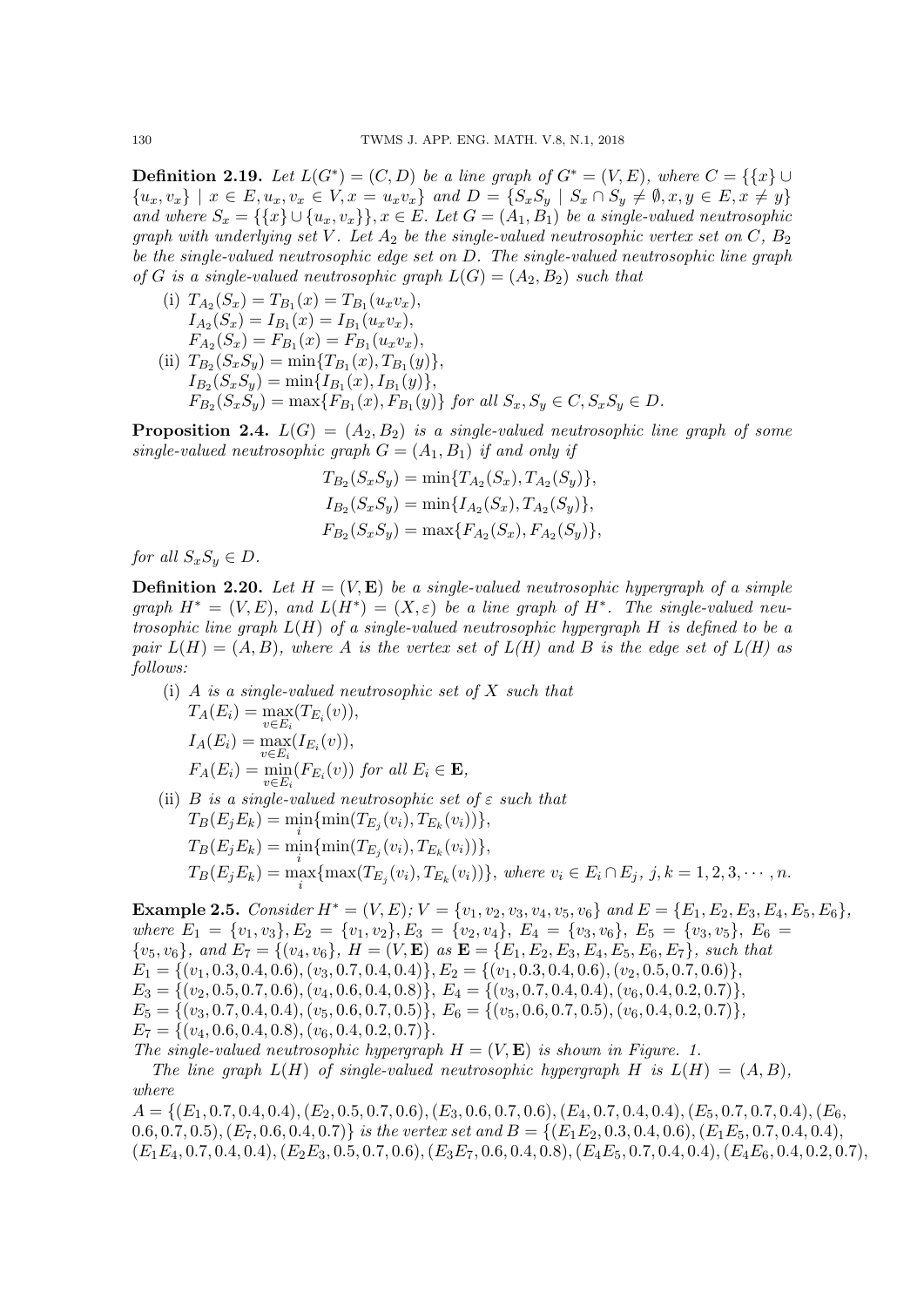$(E_4E_7, 0.4, 0.2, 0.7), (E_5E_6, 0.6, 0.7, 0.5), (E_6E_7, 0.4, 0.2, 0.7)$  is the edge set of the singlevalued neutrosophic line graph of H.



FIGURE 3. Single-valued neutrosophic line graph  $L(H)$  of single-valued neutrosophic hypergraph H.

**Proposition 2.5.** A single-valued neutrosophic hypergraph is connected if and only if line graph of a single-valued neutrosophic hypergraph is connected.

**Definition 2.21.** The 2–section of a single-valued neutrosophic hypergraph  $H = (V, \mathbf{E})$ , denoted by  $[H]_2$ , is a single-valued neutrosophic graph  $G = (A, B)$ , where A is the singlevalued neutrosophic vertex of  $V$ ,  $B$  is the single-valued neutrosophic edge set in which any two vertices form an edge if they are in the same single-valued neutrosophic hyperedge such that

> $T_B(e) = \min\{T_{E_k}(v_i), T_{E_k}(v_j)\},\$  $I_B(e) = \min\{I_{E_k}(v_i), T_{E_k}(v_j)\},\$  $F_B(e) = \max\{F_{E_k}(v_i), F_{E_k}(v_j)\},\$

for all  $E_k \in \mathbf{E}, i \neq j, k = 1, 2, \cdots, m$ .

We now introduce the concept of dual single-valued neutrosophic hypergraph for a single-valued neutrosophic hypergraph.

**Definition 2.22.** The dual of a single-valued neutrosophic hypergraph  $H = (V, \mathbf{E})$  is a single-valued neutrosophic hypergraph  $H^* = (E, V); E = \{e_1, e_2, \cdots, e_n\}$  set of vertices corresponding to  $E_1, E_2, \ldots, E_n$ , respectively and  $\mathbf{V} = \{V_1, V_2, \ldots, V_n\}$  set of hyperedges corresponding to  $v_1, v_2, \cdots, v_n$ , respectively.

**Example 2.6.** Consider a single-valued neutrosophic hypergraph  $H = (V, E)$  such that  $V = \{v_1, v_2, v_3, v_4, v_5\}$  and  $\mathbf{E} = \{E_1, E_2, E_3\}$ , where  $E_1 = \{(v_1, 0.5, 0.4, 0.6), (v_2, 0.4, 0.3, 0.8)\}, E_2 =$  $\{(v_2, 0.4, 0.3, 0.8), (v_3, 0.6, 0.4, 0.8), (v_4, 0.7, 0.4, 0.5)\}, and E_3 = \{(v_4, 0.7, 0.4, 0.5), (v_5, 0.4, 0.2, 0.9)\}.$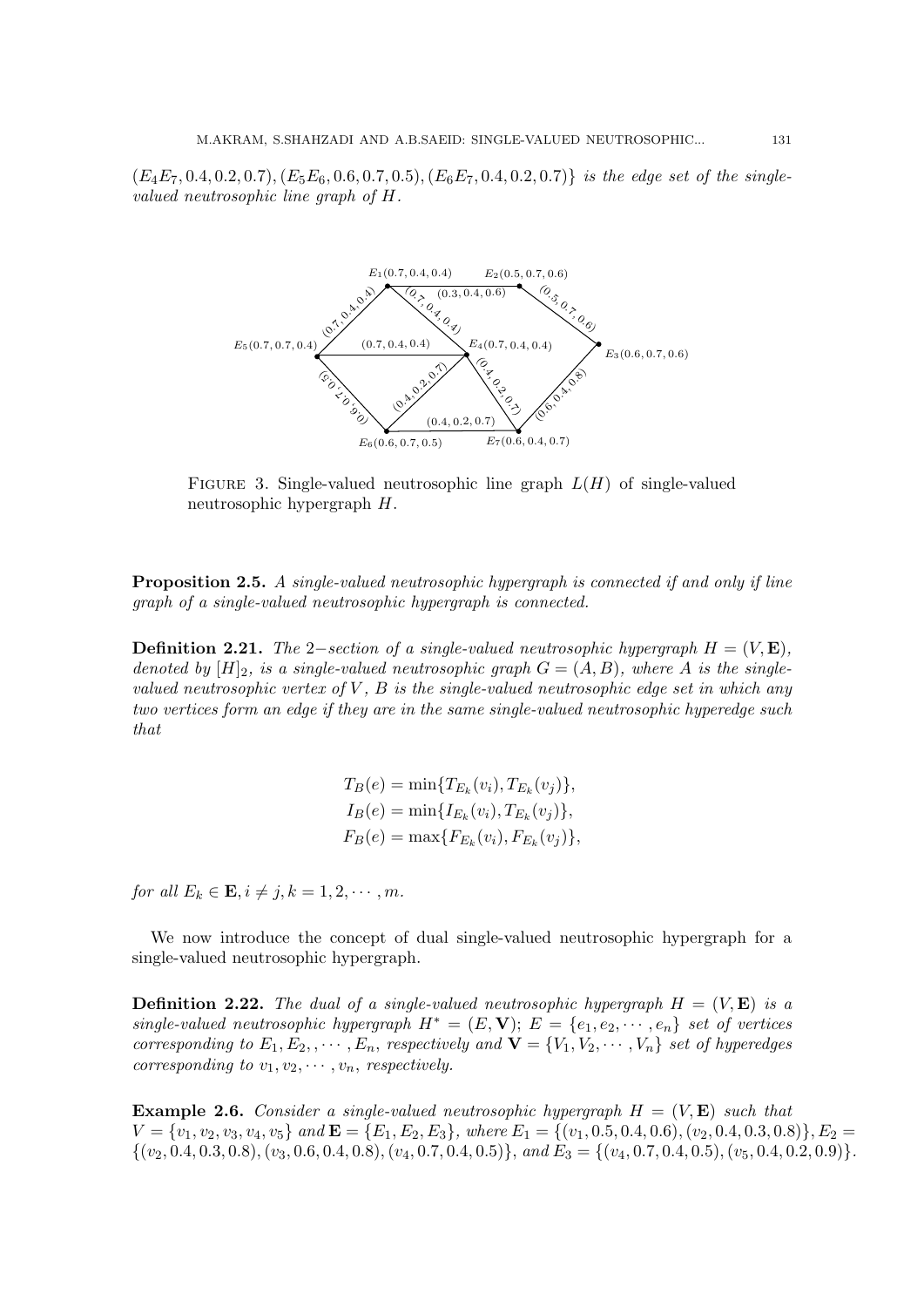

Figure 4. Single-valued neutrosophic hypergraph.

The single-valued neutrosophic hypergraph can be represented by the following incidence matrix:

| $M_H$ | $E_1$           | Eэ              | $E_3$           |
|-------|-----------------|-----------------|-----------------|
| $v_1$ | (0.5, 0.4, 0.6) | (0,0,0)         | (0,0,0)         |
| $v_2$ | (0.4, 0.3, 0.8) | (0.4, 0.3, 0.8) | (0,0,0)         |
| $v_3$ | (0,0,0)         | (0.6, 0.4, 0.8) | (0,0,0)         |
| $v_4$ | (0,0,0)         | (0.7, 0.4, 0.5) | (0.7, 0.4, 0.5) |
| $v_5$ | (0, 0, 0)       | (0,0,0)         | (0.4, 0.2, 0.9) |

Consider the dual single-valued neutrosophic hypergraph  $H^* = (E, V)$  of H such that  $E = \{e_1, e_2, e_3\}, \mathbf{V} = \{V_1, V_2, V_3, V_4, V_5\},$  where  $V_1 = \{(e_1, 0.5, 0.4, 0.6), (e_2, 0, 0, 0), (e_3, 0, 0, 0)\},$  $V_2 = \{(e_1, 0.4, 0.3, 0.8), (e_2, 0.4, 0.3, 0.8), (e_3, 0, 0, 0)\},\ V_3 = \{(e_1, 0, 0, 0), (e_2, 0.6, 0.4, 0.8), (e_3, 0, 0, 0)\},\$  $V_4 = \{(e_1, 0, 0, 0), (e_2, 0.7, 0.4, 0.5), (e_3, 0.7, 0.4, 0.5)\}$  and  $V_5 = \{(e_1, 0, 0, 0), (e_2, 0, 0, 0), (e_3, 0.4, 0.2,$  $(0.9)$ .



FIGURE 5. Dual single-valued neutrosophic hypergraph  $H^*$ .

The dual single-valued neutrosophic hypergraph is shown in Figure. 5 and its incidence matrix  $M_{H^*}$  is defined as follows:

| $M_{H^*}$           |                 |                 |                 |                 |                 |
|---------------------|-----------------|-----------------|-----------------|-----------------|-----------------|
| e <sub>1</sub>      | (0.5, 0.4, 0.6) | (0.4, 0.3, 0.8) | (0, 0, 0)       | (0, 0, 0)       | (0, 0, 0)       |
| $\scriptstyle{e_2}$ | (0, 0, 0)       | (0.4, 0.3, 0.8) | (0.6, 0.4, 0.8) | (0.7, 0.4, 0.5) | (0, 0, 0)       |
| $e_3$               | (0, 0, 0)       | (0, 0, 0)       | (0, 0, 0)       | (0.7, 0.4, 0.5) | (0.4, 0.2, 0.9) |

**Remark 2.2.**  $H^*$  is a single-valued neutrosophic hypergraph whose incidence matrix is the transpose of the incidence matrix of H and  $\Delta(H) = rank(H^*)$ . The dual single-valued neutrosophic hypergraph H<sup>∗</sup> of a simple single-valued neutrosophic hypergraph H may or may not be simple.

**Proposition 2.6.** The dual  $H^*$  of a linear single-valued neutrosophic hypergraph without isolated vertex is also linear single-valued neutrosophic hypergraph.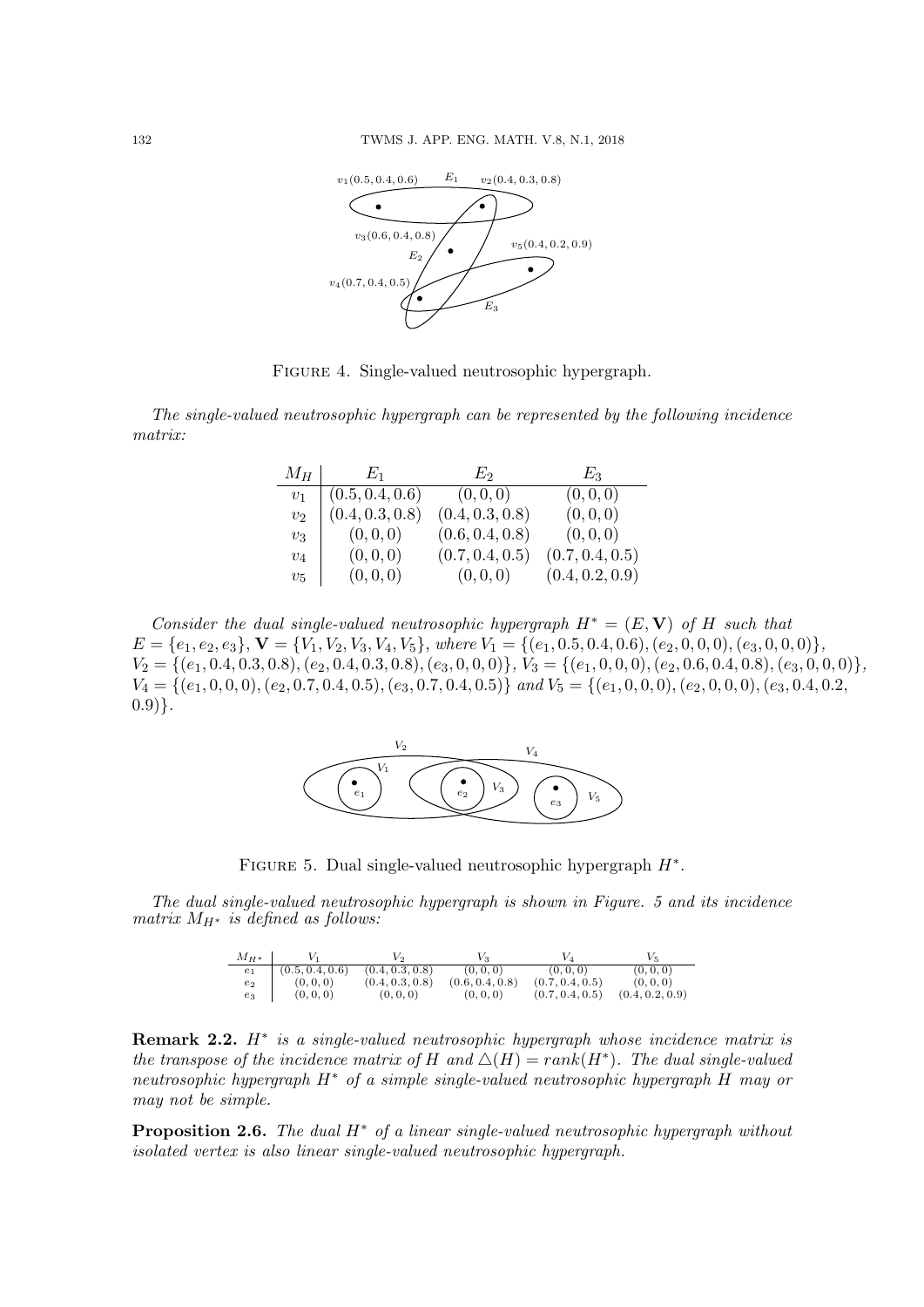*Proof.* Let H be a linear hypergraph. Assume that  $H^*$  is not linear. There is two distinct hyperedges  $V_i$  and  $V_j$  of  $H^*$  which intersect with at least two vertices  $e_1$  and  $e_2$ . The definition of duality implies that  $v_i$  and  $v_j$  belong to  $E_1$  and  $E_2$  (the single-valued neutrosophic hyperedges of H standing for the vertices  $e_1, e_2$  of  $H^*$  respectively) so H is not linear. Contradiction since H is linear. Hence dual  $H^*$  of a linear single-valued neutrosophic hypergraph without isolated vertex is also linear single-valued neutrosophic hypergraph.  $\square$ 

**Definition 2.23.** Let  $H = (V, E)$  be a single-valued neutrosophic hypergraph. A singlevalued neutrosophic transversal  $\tau$  of H is a single-valued neutrosophic subset of V with the property that  $\tau^{h(E)} \cap E^{h(E)} \neq \emptyset$  for each  $E \in \mathbf{E}$ , where  $h(E)$  is the height of hyperedge E. A minimal single-valued neutrosophic transversal  $\tau$  for H is a transversal of H with the property that if  $\tau' \subset \tau$ , then  $\tau'$  is not a single-valued neutrosophic transversal of H.

**Proposition 2.7.** If  $\tau$  is a single-valued neutrosophic transversal of a single-valued neutrosophic hypergraph  $H = (V, \mathbf{E})$ , then  $h(\tau) > h(E)$  for each  $E \in \mathbf{E}$ . Moreover, if  $\tau$  is a minimal single-valued neutrosophic transversal of H, then  $h(\tau) = \vee \{h(E) \mid E \in \mathbf{E}\} = h(H)$ .

**Theorem 2.2.** For a single-valued neutrosophic hypergraph H,  $Tr(H) \neq \emptyset$ , where  $Tr(H)$ is the family of minimal single-valued neutrosophic transversal of H.

**Proposition 2.8.** Let  $H = (V, E)$  be a single-valued neutrosophic hypergraph. The following statements are equivalent:

- (i)  $\tau$  is a single-valued neutrosophic transversal of H
- (ii) For each  $E \in \mathbf{E}$ ,  $h(E) = (r', s', t')$ , and each  $0 < r \leq r', 0 < s \leq s', t \geq t'$ ,  $\tau^{(r,s,t)} \cap E^{(r,s,t)} \neq \emptyset$

If the  $(r, s, t) - cut \tau^{(r, s, t)}$  is a subset of the vertex set of  $H^{(r, s, t)}$  for each  $(r, s, t)$ ,  $0 < r \leq$  $r', 0 < s \leq s', t \geq t'$ , then

- (iii) For each  $(r, s, t)$ ,  $0 < r \leq r'$ ,  $0 < s \leq s'$ ,  $t \geq t'$ ,  $\tau^{(r, s, t)}$  is a transversal of  $H^{(r, s, t)}$
- (iv) Every single-valued neutrosophic transversal  $\tau$  of H contains a single-valued neutrosophic transversal  $\tau'$  for each  $(r, s, t)$ ,  $0 < r \leq r'$ ,  $0 < s \leq s'$ ,  $t \geq t'$ ,  $\tau'^{(r, s, t)}$  is a transversal of  $H^{(r,s,t)}$

**Observation:** If  $\tau$  is a minimal transversal of single valued neutrosophic graph  $H$ , then  $\tau^{(r,s,t)}$  not necessarily belongs to  $Tr(H^{(r,s,t)})$  for each  $(r,s,t)$ , satisfying  $0 < r \leq$  $r', 0 < s \leq s', t \geq t'$ . Let  $Tr^{*}(H)$  represents the collection of those minimal single valued neutrosophic transversal,  $\tau$  of H, where  $\tau^{(r,s,t)}$  is a minimal transversal of  $H^{(r,s,t)}$ , for each  $(r, s, t), 0 < r \leq r', 0 < s \leq s', t \geq t'$ , i.e.,  $Tr^* = \{ \tau \in Tr(H) \mid h(\tau) = h(H) \text{ and } \tau^{(r, s, t)} \in$  $Tr(H^{(r,s,t)})\}.$ 

**Example 2.7.** Consider the single-valued neutrosophic hypergraph  $H = (V, E)$ , where  $V = \{v_1, v_2, v_3\}$  and  $\mathbf{E} = \{E_1, E_2, E_3\}$ , which is represented by the following incidence matrix:

| $M_H$          | Ea -            | L,              | E2              |
|----------------|-----------------|-----------------|-----------------|
| v <sub>1</sub> | (0.9, 0.6, 0.1) | (0,0,0)         | (0.4, 0.3, 0.2) |
| $v_2$          | (0.4, 0.3, 0.2) | (0.4, 0.3, 0.2) | (0.4, 0.3, 0.2) |
| $v_3$          | (0, 0, 0)       | (0,0,0)         | (0.4, 0.3, 0.2) |

Clearly,  $h(H) = (0.9, 0.6, 0.1)$ , the only minimal transversal  $\tau$  of single-valued neutrosophic hypergraph H is  $\tau(H) = \{(v_1, 0.9, 0.6, 0.1), (v_2, 0.4, 0.3, 0.2)\}\.$  The fundamental sequence of H is  $F(H) = \{(0.9, 0.6, 0.1), (0.4, 0.3, 0.2)\}, \tau^{(0.9, 0.6, 0.1)} = \{v_1\}$  and  $\tau^{(0.4, 0.3, 0.2)}$  ${v_1, v_2}.$  Since  ${v_2}$  is the only minimal transversal of the  $H^{(0.4,0.3,0.2)}$ ,  $E^{(0.4,0.3,0.2)}$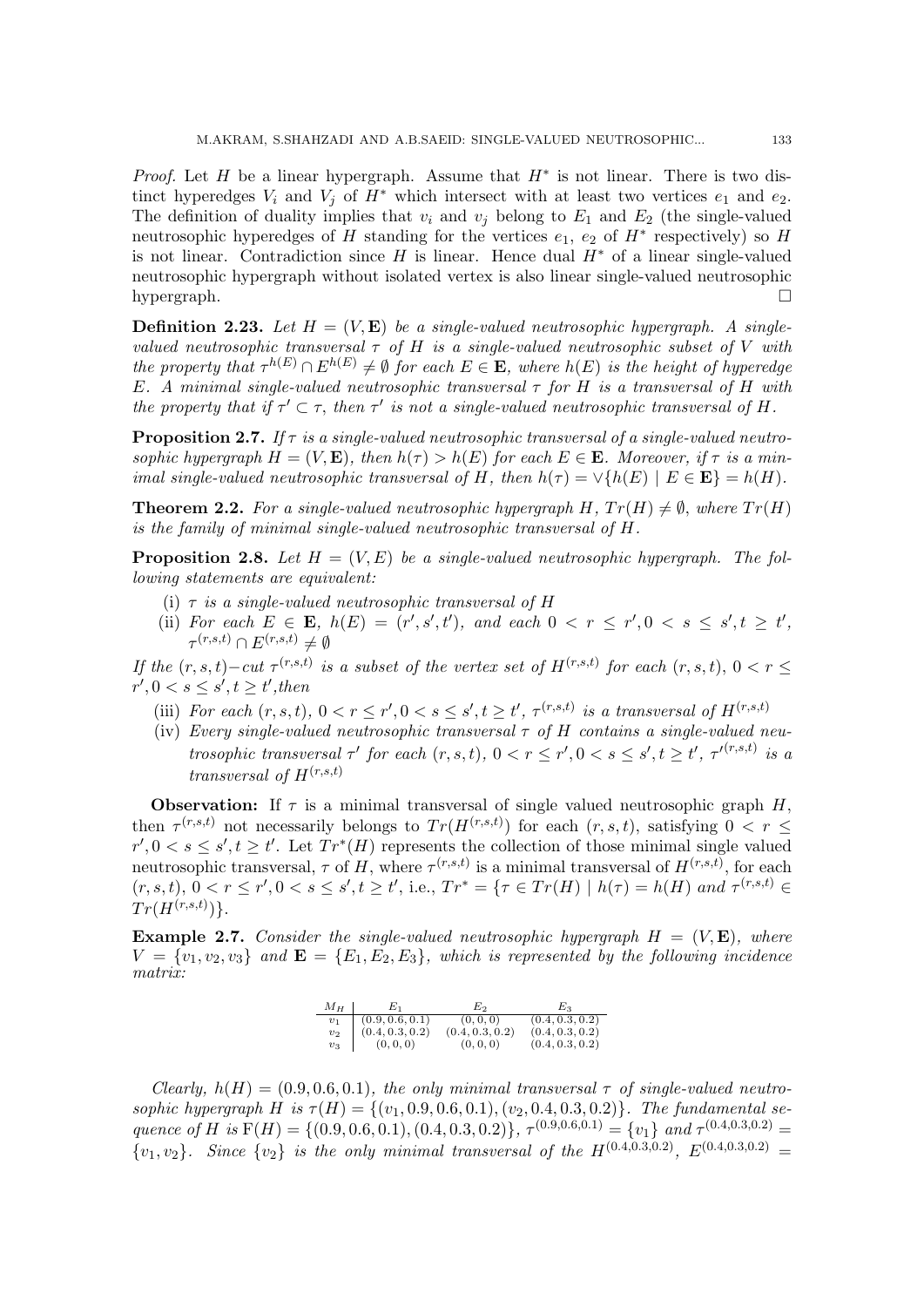$\{\{v_1, v_2\}, \{v_2\}, \{v_1, v_2, v_3\}\}\$ , it follows that the only minimal transversal  $\tau$  of H is not a member of  $Tr^{*}(H)$ . Hence  $Tr^{*}(H) = \emptyset$ .

### **REFERENCES**

- [1] Akram,M. and Dudek,W.A., (2013), Intuitionistic fuzzy hypergraphs with applications, Information Sciences, 218, pp.182-193.
- [2] Akram,M. and Alshehri,N.O., (2015), Tempered interval-valued fuzzy hypergraphs, University politehnica of bucharest scientific bulletin-series a-applied mathematics and physics, 77, pp.39-48.
- [3] Atanassov,K.T., (1983), Intuitionistic fuzzy sets, VII ITKR's Session, Deposed in Central for Science-Technical Library of Bulgarian Academy of Sciences, 1697/84, Sofia, Bulgaria.
- [4] Broumi,S., Talea,M., Bakali,A., and Smarandache,F., (2016), Single-valued neutrosophic graphs, Journal of New theory, 10, pp.86-101.
- [5] Chen,S.M., (1997), Interval-valued fuzzy hypergraph and fuzzy partition, IEEE Transactions on Systems, Man, and Cybernetics, Part B (Cybernetics), 27(4), pp.725-733.
- [6] Dhavaseelan,R., Vikramaprasad,R., and Krishnaraj,V., (2015), Certain types of neutrosophic graphs, Int Jr. Math. Sci. App., 5, pp.333-339.
- [7] Kauffmann,A., (1973), Introduction a la theorie des sous-ensembles flous, 1, Masson.
- [8] Lee-kwang,H. and Lee,L.M., (1995), Fuzzy hypergraph and fuzzy partition, IEEE Trans. Syst. Man Cybernet., 25, pp.196-201.
- [9] Maji,P.K., (2012), A neutrosophic soft set approach to a decision making problem. Annals of Fuzzy Mathematics and Informatics, 3, pp.313-319.
- [10] Majumdar,P. and Samanta,S.K., (2014), On similarity and entropy of neutrosophic sets, Journal of Intelligent and Fuzzy Systems, 26, pp.1245-1252.
- [11] Mordeson,J.N. and Nair,P.S., (2001), Fuzzy graphs and fuzzy hypergraphs, Physica Verlag, Heidelberg.
- [12] Rosenfeld,A., (1975), Fuzzy graphs, fuzzy Sets and their Applications to Cognitive and Decision Processes (Proceeding of U.S.-Japan Sem., University of California, Berkeley, Calif, 1974) (L. A. Zadeh, K. S. Fu, and M. Shimura, eds.), Academic Press, New York, pp.77-95.
- [13] Smarandache,F., (1998), Neutrosophy. Neutrosophic Probability, Set, and Logic, Amer. Res. Press, Rehoboth, USA, 105.
- [14] Smarandache,F., (2005), Neutrosophic set, a generalization of the Intuitionistic Fuzzy Sets, International Journal of Pure and Applied Mathematics, 24, pp.287-297.
- [15] Wang, H., Smarandache, F., Zhang, Y., and Sunderraman, R., (2010), Single-valued neutrosophic sets, Multispace and Multistructure, 4, pp.410-413.
- [16] Ye,J. (2014), Similarity measures between interval neutrosophic sets and their applications in multicriteria decision-making. Journal of Intelligent and Fuzzy Systems, 26, pp.165-172.
- [17] Zadeh,L.A., (1965), Fuzzy sets, Information and Control, 8, pp.338-353.



Muhammad Akram has received his MSc degrees in mathematics and computer sciences, M.Phil. in (computational) mathematics and PhD in (fuzzy) mathematics. He is currently a professor in the Department of Mathematics at the University of the Punjab, Lahore. Dr. Akram's research interests include numerical algorithms, fuzzy graphs, fuzzy algebras, and fuzzy decision support systems. He has published 3 monographs and 230 research articles in international peer-reviewed journals. Dr Akram's total impact factor is more than 100. His current H-index on Google scholar is 20 and i10-index is 70. He has been an editorial member of 10 international academic journals. He has been reviewer/referee for 105 international journals including

Mathematical Reviews (USA) and Zentralblatt MATH (Germany). He has supervised several M.Phil and PhD students.